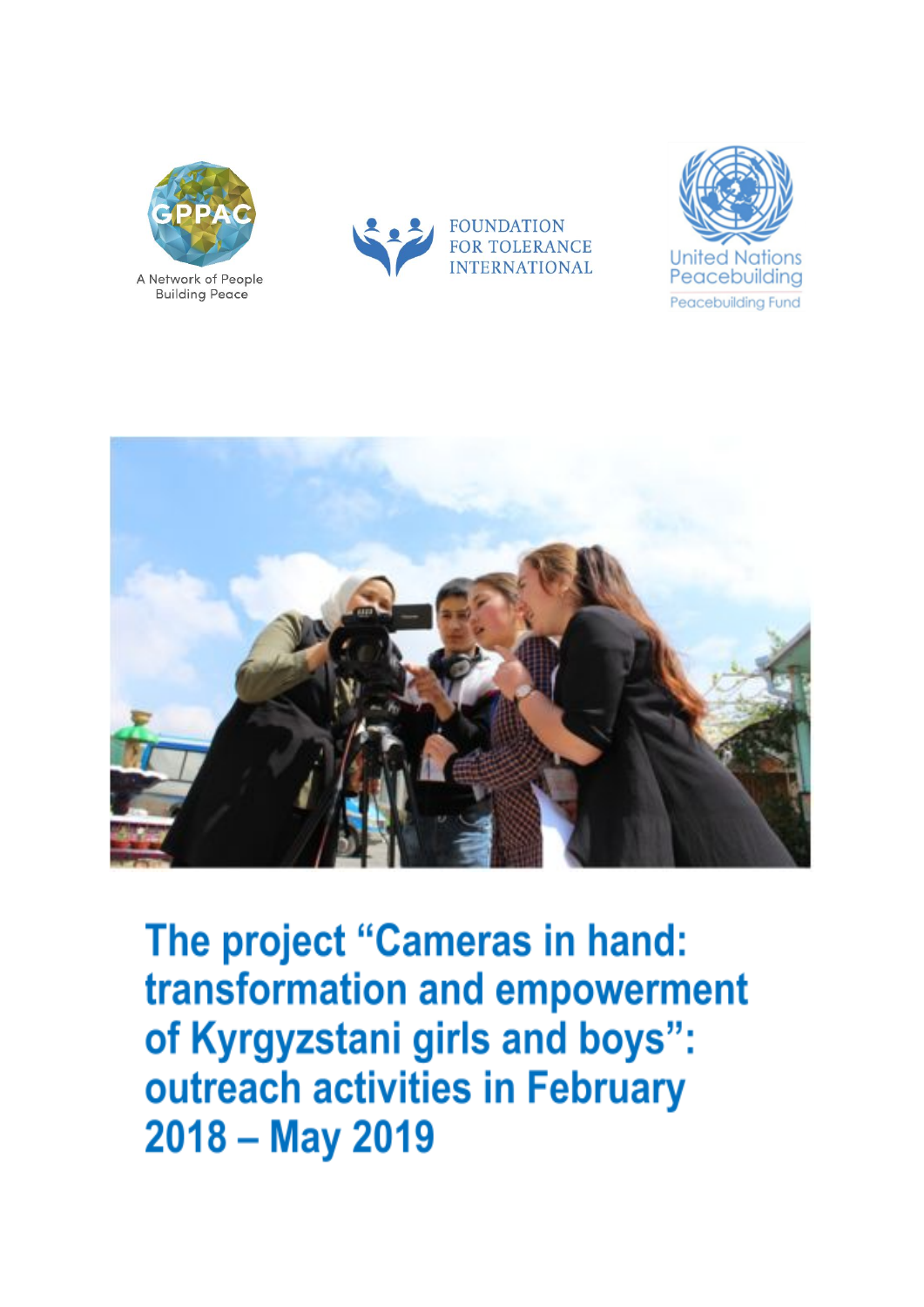# **Table of Contents**

| 1.0 Global Partnership for the Prevention of Armed Conflict |  |
|-------------------------------------------------------------|--|
|                                                             |  |
| $\mathcal{L}$                                               |  |
|                                                             |  |
|                                                             |  |
| $\mathcal{L}$                                               |  |
|                                                             |  |
|                                                             |  |
| 2.0 Foundation for Tolerance International                  |  |
|                                                             |  |
| 5                                                           |  |
| 2.2 FTI Twitter                                             |  |
|                                                             |  |
|                                                             |  |
| 5                                                           |  |
|                                                             |  |
|                                                             |  |
| <b>3.0 Reviews</b>                                          |  |
| 3.1 Review from the lead trainer (Real Time UK)  8          |  |
|                                                             |  |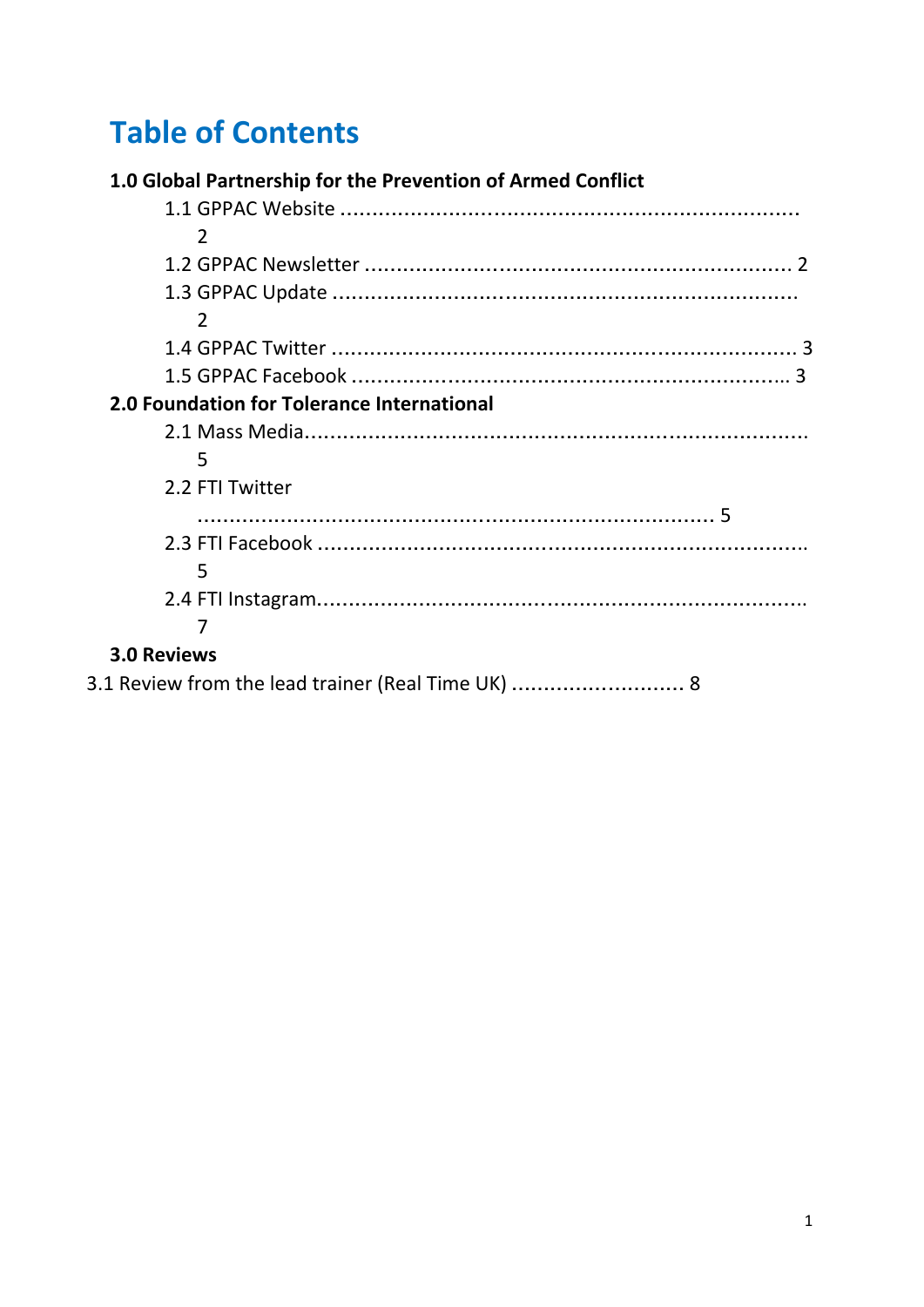# **Global Partnership for the Prevention of Armed Conflict**

## **1.1 GPPAC Website**

#### **Promoting Dialogue with Youth for Peace in Kyrgyzstan**

[https://www.gppac.net/news/promoting-dialogue-youth-peace-kyrgyzstan-0:](https://www.gppac.net/news/promoting-dialogue-youth-peace-kyrgyzstan-0) The article talks about the changes happening in communities where people are engaged in the project. It describes different stages of the process, trainings and filmmaking activities. The main ideas is that the youth can exceed expectations, especially if they have the right tools and access to platforms for dialogue with policy makers.

#### **Children with Cameras in Hands Leading Kyrgyzstan toward a Peaceful Future**

<https://www.gppac.net/news/children-cameras-hands-leading-kyrgyzstan-toward-peaceful-future>: Just in five months, the project started to have a real human impact on its participants and their communities and has already attracted the attention of the national decision makers. Additionally, boys and girls from different ethnic backgrounds are breaking historically inherent divisions within their communities by addressing some of the most apparent social issues. Lastly, the participants of the project have realized the importance of cooperation and unity among themselves.

#### **"Cameras in Hand": Filming Empowerment - By Youth, for Peace**

<https://www.gppac.net/news/cameras-hand-filming-empowerment-youth-peace>: The FTI staff has been trained between 20-29th of March on the PV methodology. 128 boys and girls from 16 schools across 4 regions in Kyrgyzstan have been selected. Lastly, the GPPAC project coordinator visited one of the schools in the rural area where the project will take place, where also a meeting with the administration and the teachers took place.

#### **Cameras in hand: transformation and empowerment of Kyrgyzstani girls and boys**

<https://gppac.net/youth-empowerment-kyrgyzstan>: An article about the project indicating the activities, the methodology, the goals to be achieved as well as the funding. It also includes a video from MEND, which shows a product of the participatory video methodology.

## **1.2 GPPAC Newsletter**

The GPPAC newsletter is sent out to GPPAC members and other stakeholders engaged in peacebuilding every two months and includes news and highlights from GPPAC members and GPPAC GS activities or reports.

**March 2019 Newsletter:** The video advocating for women's rights for education, jobs and safety made by the participants of the project.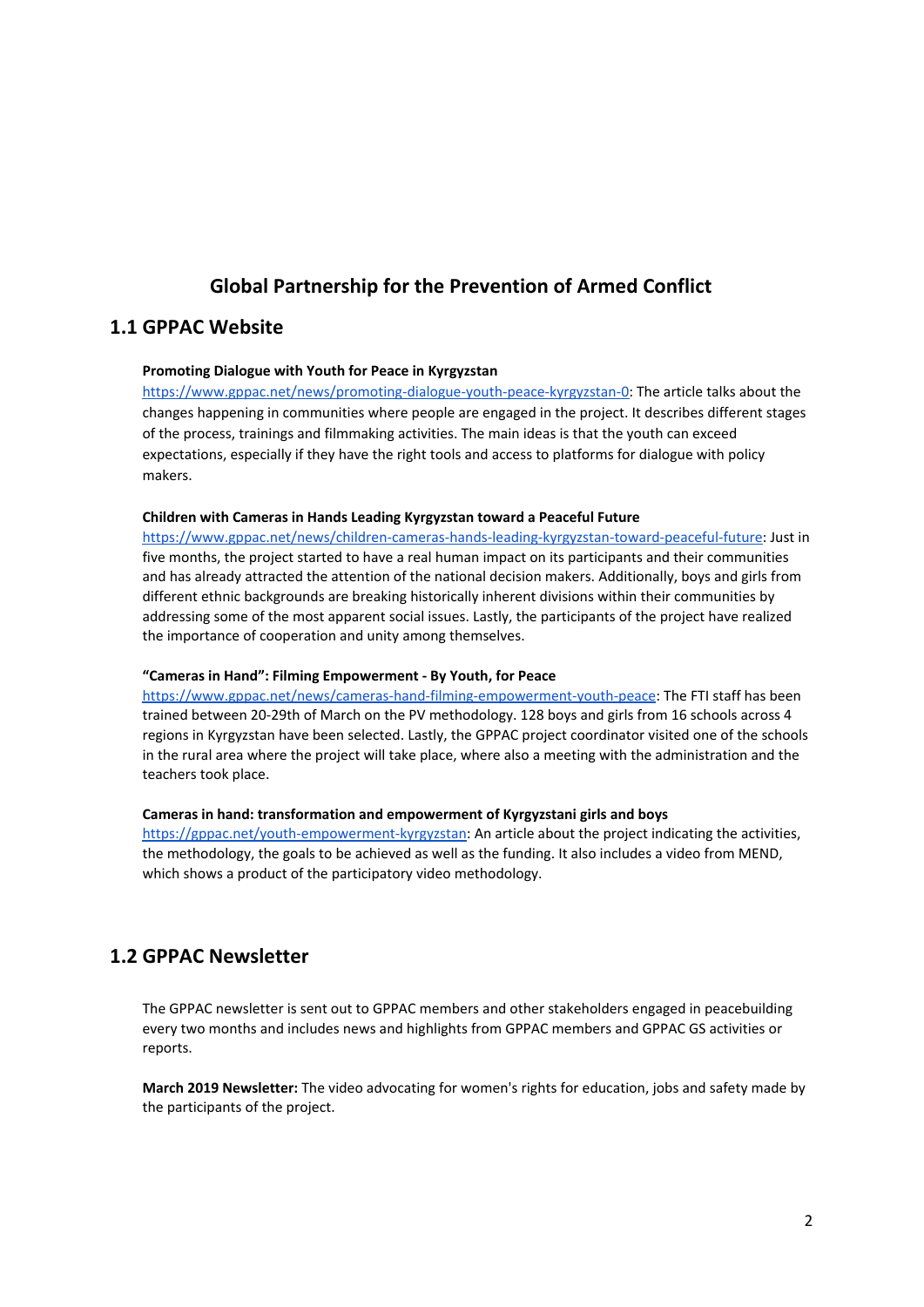**September 2018 Newsletter**: The project is already having a positive impact on the participants and their communities. Historically, communities in the country have been divided based on class. Often, children follow the example of their parents and divide themselves along these lines.

**May 2018 Newsletter:** From March 20-29 training of FTI staff on PV methodology in Bishkek.

**January 2018 Newsletter**: Launch of the project.

# **1.3 GPPAC Update**

The GPPAC Update is sent out to all GPPAC members every two weeks.

**14 th of March 2019:** In March Foundation for Tolerance International held a media-training for the project, where youth participants learnt about how to effectively communicate their videos and photos on social media, and avoid being influenced by false information on social networks.

**28 th of February 2019:** The invitation and link to watch the videos made within the project.

**31 st of January 2019:** In January, feedback sessions were held with local decision-makers in all four regions of Kyrgyzstan in frames of the project, the videos of the participants were shown.

**24th of May, 2018:** In April 2018, children from sixteen schools across the country learned about the basics of conflict analysis. Then, they underwent a training on the PV methodology, which includes interactive exercises such as the production of scenarios, storyboards and filming.

**12th of April, 2018:** One of the first steps in the project was a [training](https://gppac.us7.list-manage.com/track/click?u=559829eb6027c27d2658b2173&id=7e969e3f72&e=9a127d79e8) in the PV methodology, from March 20 to 29 in Bishkek, Kyrgyzstan, for the staff of FTI.

**12th of July, 2018:**The first outputs of the innovative GPPAC-led youth empowerment project implemented by FTI and funded by UN PBSO are available [here.](https://gppac.us7.list-manage.com/track/click?u=559829eb6027c27d2658b2173&id=e432f28e77&e=9a127d79e8)

**27th of July, 2018:** Our project "Cameras in Hand" in Kyrgyzstan is already starting to have a positive impact on its participants and their communities. Through participatory video, boys and girls have found commonalities and unity, breaking away from negative depictions of 'the other'. This, in turn, broke divisions between adults in these communities.

**9th of August, 2018 [:](https://gppac.us7.list-manage.com/track/click?u=559829eb6027c27d2658b2173&id=bf66f4a33c&e=9a127d79e8)** [Watch](https://gppac.us7.list-manage.com/track/click?u=559829eb6027c27d2658b2173&id=bf66f4a33c&e=9a127d79e8) the video of Melis Azimov, a young boy who sees positive change in his community after being part of the project "Camera's In Hand: transformation and empowerment of Kyrgyzstani girls and boys".

# **1.4 GPPAC Twitter**

https://twitter.com/GPPAC/status/1104045389622185985</u>: Post from GPPAC for 8<sup>th</sup> of March related to girls empowerment within the project.

https://twitter.com/GPPAC/status/1104015187328286720</u>: Post from GPPAC for Women's Day.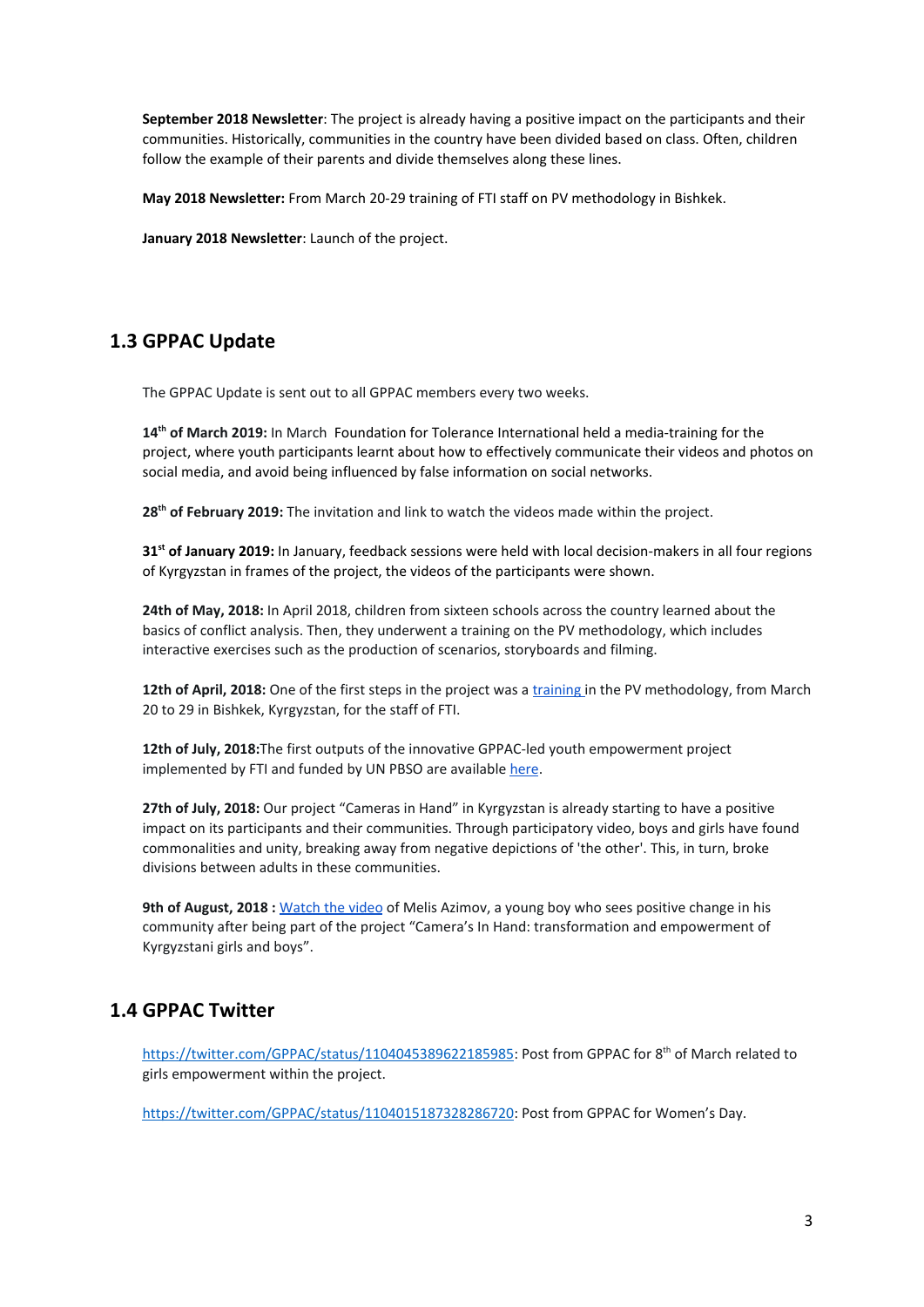[https://twitter.com/GPPAC/status/1090950360280240133:](https://twitter.com/GPPAC/status/1090950360280240133) In November-December, feedback sessions with local decision-makers were held in all four regions of Kyrgyzstan where the project is lead. During meetings, the videos of the youth were shown.

[https://twitter.com/GPPAC/status/1071811978174390274:](https://twitter.com/GPPAC/status/1071811978174390274) Youth of the project shared their personal stories of change and expressed their hope to live in a peaceful and tolerant society.

[https://twitter.com/GPPAC/status/1070966322572550144:](https://twitter.com/GPPAC/status/1070966322572550144) Post from GPPAC with one of the videos from the project related to gender inequality.

[https://twitter.com/GPPAC/status/1070695160944779264:](https://twitter.com/GPPAC/status/1070695160944779264) Post from GPPAC with the video from the project.

[https://twitter.com/GPPAC/status/1069954847271731203:](https://twitter.com/GPPAC/status/1069954847271731203) Post from GPPAC inviting people to familiarize themselves with the project.

<https://twitter.com/daroto/status/1050247148124733440>: Post from Darynell Rodiguez on the visit with Kateryna Gryniuk to Kyrgyzstan to meet the children and hear their experiences.

[https://twitter.com/GPPAC/status/102714388174018150](https://twitter.com/GPPAC/status/1027143881740181504)**[4](https://twitter.com/GPPAC/status/1027143881740181504)**: Video on the case ofa personal change in Melis Azimov, who explains how the project and the trainings have impacted his views and helped him in understanding tolerance and respect.

<https://twitter.com/Saferworld/status/1021357762461208576>: Retweet from Saferworld on the project and its emphasis on dialogue, reconciliation, tolerance and understanding.

[https://twitter.com/UNPeacebuilding/status/1021182353136267264:](https://twitter.com/UNPeacebuilding/status/1021182353136267264) Post from UN Peacebuilding on the project with the steps taken to break social divides towards a peaceful future.

[https://twitter.com/GPPAC/status/1019182218848165889:](https://twitter.com/GPPAC/status/1019182218848165889) Post from GPPAC.

[https://twitter.com/GPPAC/status/1004262290835890176:](https://twitter.com/GPPAC/status/1004262290835890176) Youth using PV methodology to represent the interests of young people and raise gender equality issues through participation in decision-making.

<https://twitter.com/GPPAC/status/1002090707740393472>**:** Update on the project.

<https://twitter.com/YoungPeaceBldrs/status/965981690119249920>**:** Retweet of the Young Peacebuilders post.

<https://twitter.com/GPPAC/status/955730353083375616>**:** Information about the GPPAC newsletter, that includes the project in Kyrgyzstan.

<https://twitter.com/UNPeacebuilding/status/949352202384093185>**:** Retweet UNPBF's post about the project.

<https://twitter.com/CharlyDivin/status/948487946755297280>**:** Kickoff of the project, retweet of the post of Charlotte Divin.

#### **1.5 GPPAC Facebook**

<https://www.facebook.com/GPPAC/posts/10156296325563652> (10.04.2019): The share of the article published on GPPAC website about the project.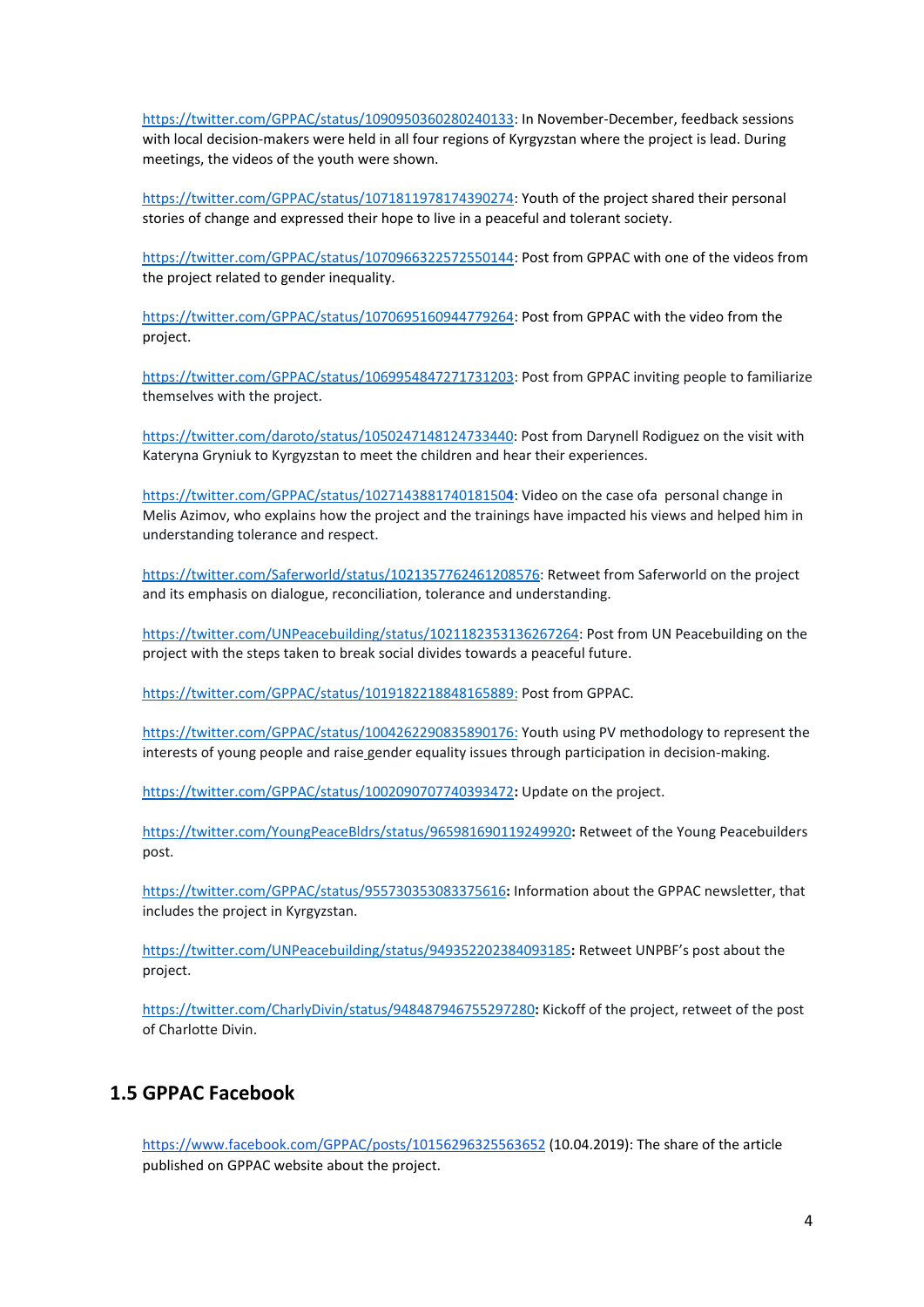<https://www.facebook.com/GPPAC/posts/10156281855638652> (03.04.2019): The repost from FTI about the start of filmmaking process.

<https://www.facebook.com/GPPAC/posts/10156261826833652> (25.03.2019): The repost from FTI with the video about border clashes.

<https://www.facebook.com/GPPAC/posts/10156247698828652> (18.03.2019): Repost from FTI page with the video from the project about corruption.

<https://www.facebook.com/GPPAC/posts/10156239342073652> (14.03.2019): Repost from FTI page with the video from the project about security issue.

<https://www.facebook.com/GPPAC/posts/10156227180478652> (08.03.2019): The video for International Women's Day which shows powerful manifestation of school girls from Kyrgyzstan against gender-based violence and reminds about women's rights for education, jobs and safety.

<https://www.facebook.com/GPPAC/posts/10156152357073652> (31.01.2019): The repost from FTI about the feedback sessions with local decision-makers that were held in all the four regions of Kyrgyzstan in frames of the project.

<https://www.facebook.com/GPPAC/posts/10155951965498652> (24.10.2018):In October, colleague Kateryna Gryniuk had the pleasure to meet with participants of our youth empowerment project 'Cameras in hand' in Kyrgyzstan.

<https://www.facebook.com/GPPAC/videos/10155792834953652/> (08.08.2018): This is the story of Melis Azimov, who grew up in a village that has experienced conflicts for many years due to old divisions.

<https://www.facebook.com/GPPAC/posts/10155695642748652> (25.07.2018): The participants of the project are working on the scenarios and storyboards for the short movies about various social issues.

<https://www.facebook.com/GPPAC/posts/10155653554528652> (06.06.2018): Ceremonies took place in the four project regions of Kyrgyzstan to give the video making equipment to the school administrations.

<https://www.facebook.com/GPPAC/posts/10155593052493652> (09.05.2018): Training on conflict analysis for the school children.

<https://www.facebook.com/GPPAC/posts/10155640013638652> (31.05.2018): The representative of the FTI, Tajykan Shabdanova, made a presentation about the project during the Central Asian Forum.

## **1.6. Mass Media**

<https://www.swisspeace.ch/apropos/cameras-in-hands-young-people-of-kyrgyzstan-raising-their-voices/> article about the project in the issue of KOFF Peacebuilding magazine related to youth activism.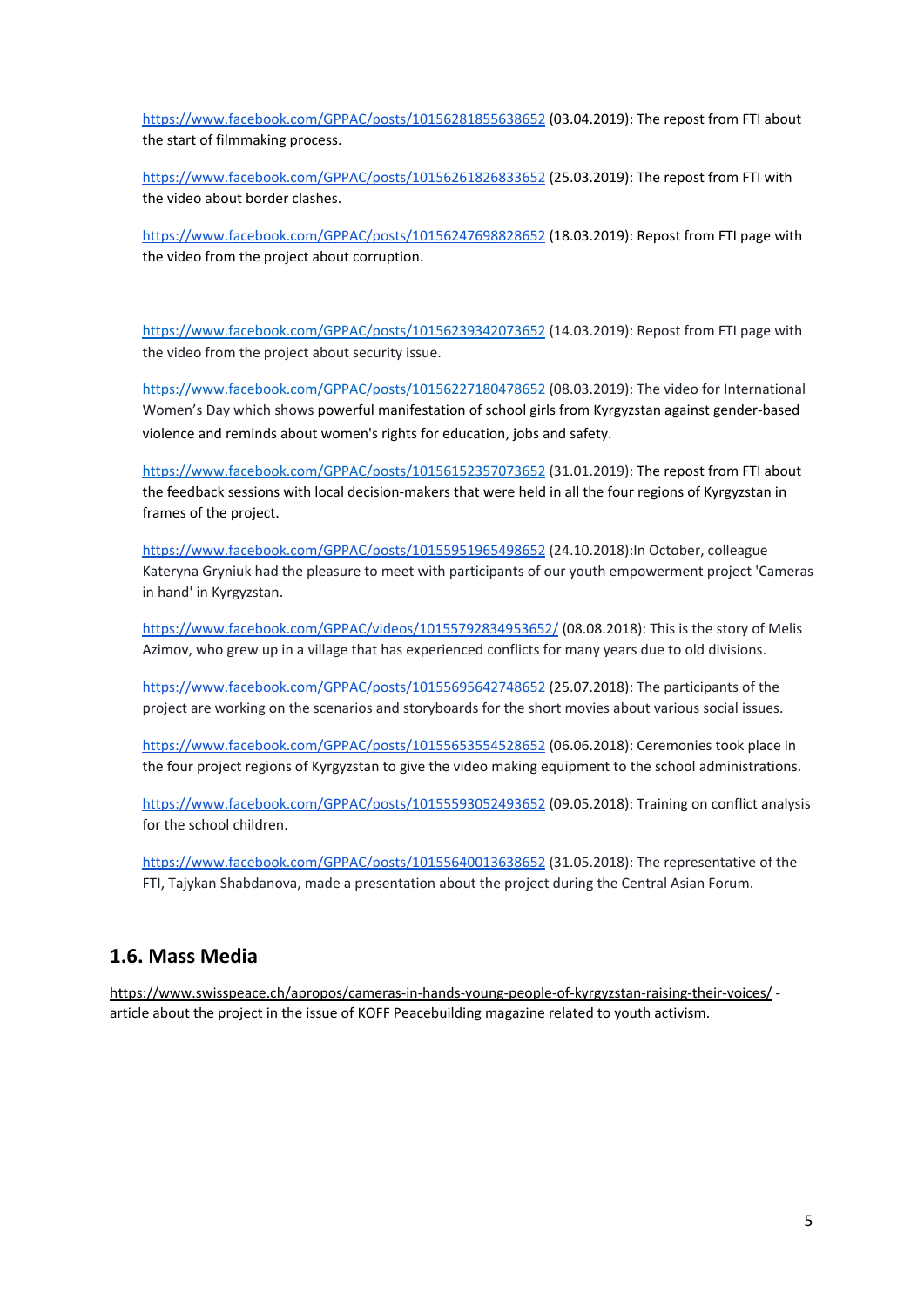# **Foundation for Tolerance International**

## **2.1 Mass Media**

<http://bilim.akipress.org/ru/news:1546822>: The article about the national feedback session, where participants of the project presented their movies followed by the discussion of the pressing issues.

<https://www.youtube.com/watch?v=jA7yGIBhEIU>: The show about the international tolerance day in Kyrgyzstan.

[http://auz.uz/ru/news/mezhdunarodnoe-sotrudnichestvo-molodyozh-centralnoy-azii-protiv-radikalizma-t](http://auz.uz/ru/news/mezhdunarodnoe-sotrudnichestvo-molodyozh-centralnoy-azii-protiv-radikalizma-terrorizma-i-ekstremizma) [errorizma-i-ekstremizma](http://auz.uz/ru/news/mezhdunarodnoe-sotrudnichestvo-molodyozh-centralnoy-azii-protiv-radikalizma-terrorizma-i-ekstremizma): The participants of the project took part in the meetings in the city of Osh. The idea was to highlight local initiatives aimed at promoting stability and peace in Central Asia.

<https://bilim.akipress.org/ru/news:1440508?from=cp>:School children from the four regions of Kyrgyzstan creating the videos about problems of society.

[http://kabar.kg/news/shkol-niki-budut-sozdavat-videoroliki-o-sotcial-nykh-problemakh-obshchestva/:](http://kabar.kg/news/shkol-niki-budut-sozdavat-videoroliki-o-sotcial-nykh-problemakh-obshchestva/)Sch ool children are creating videos about the problems of society.

<http://for.kg/news-476360-ru.html>: Students are creating videos about the problems of society.

<http://knews.kg/2018/04/kyrgyzskie-shkolniki-snimut-roliki-o-problemah-obshhestva/>: Kyrgyz school children will make videos about the problems of society.

<http://yntymak.kg/kamera-baldardyn-kolunda-okuuchular-z-k-jg-jl-r-n-video-arkyluu-chagyldyrat/> : Cameras in hand's of children.

# **2.2 FTI Facebook**

<https://www.facebook.com/ftikg/posts/2351776471569127> (21.05.2019): national feedback session

<https://www.facebook.com/ftikg/posts/2321012321312209> (02.05.2019): during local feedback session, the participants of the project discussed the advantages and disadvantages of smartphone usage in schools.

<https://www.facebook.com/ftikg/posts/2298145416932233> (18.04.2019): The participants in Batken area, from border communities, met and discussed issues related to peace and tolerance, while also playing football and volleyball.

<https://www.facebook.com/ftikg/posts/2294723290607779> (17.04.2019): The process of making the second round of movies is coming to an end. The example of making gender related video.

<https://www.facebook.com/ftikg/videos/583417812163094/> (04.04.2019): The participants of the project bringing up social issues on the school meetings.

[https://www.facebook.com/ftikg/posts/2271556109591164](https://www.facebook.com/ftikg/posts/2271556109591164?__tn__=-R) (02.04.2019): Behind the scenes from making videos for the project.

<https://www.facebook.com/ftikg/posts/2260480194032089> (25.03.2019): The meeting of the participants with local policy maker attracted by one of the videos from the project.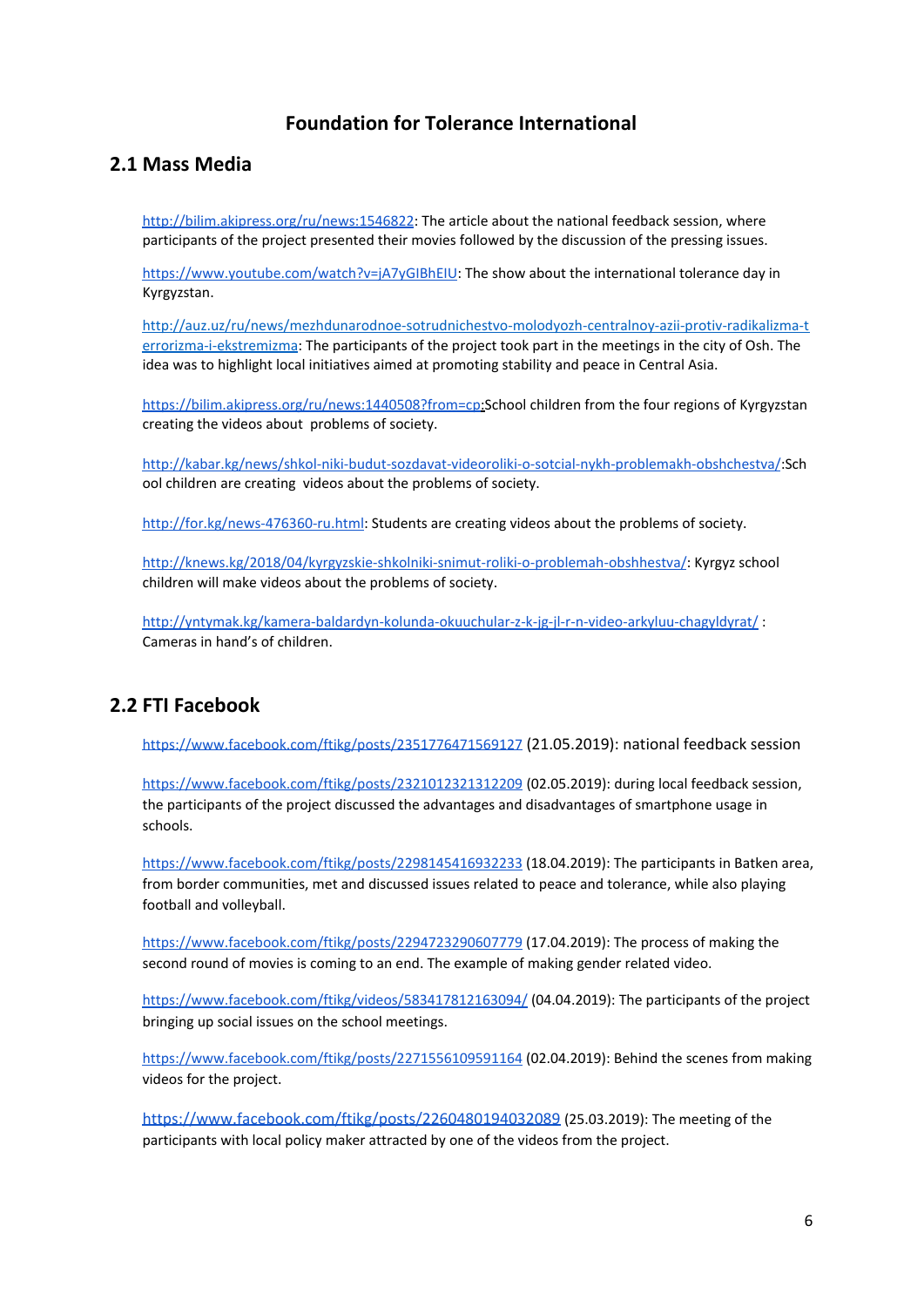<https://www.facebook.com/fticentralasia/posts/2389088561122792> (24.03.2019): Video from the project about the border clashes.

<https://www.facebook.com/ftikg/videos/985418321652117> (11.03.2019): Video representing children's attitude toward the extortion and the abuse of power in educational institutions.

<https://www.facebook.com/ftikg/videos/412834156187259/> (05.03.2019): Video from the project about the lack of educational institutions in the regions.

<https://www.facebook.com/ftikg/posts/2229214973825278> (04.03.2019): Social media training by Kloop.

<https://www.facebook.com/ftikg/videos/1143535249181769/> (26.02.2019): Video from the project about the gender inequality.

<https://www.facebook.com/ftikg/videos/2245086595755770> (24.02.2019): Video from the project about physical and psychological aggression against children.

<https://www.facebook.com/ftikg/videos/1160642194098914> (22.02.2019): Video form the project about security.

<https://www.facebook.com/ftikg/posts/2206470912766351> (18.02.2019): Post about the training in social media and the participants' opinion about it.

<https://www.facebook.com/ftikg/posts/2198075423605900> (13.02.2019): The training took place for youth in social media outreach and ways of sharing information.

https://www.facebook.com/ftikg/videos/242812019937240/ (12.02.2019): The video from the project and post about gender inequality and women's rights.

[https://www.facebook.com/ftikg/posts/2167691116644331](https://www.facebook.com/ftikg/posts/2167691116644331(24.01.2019))(24.01.2019): Feedback sessions with decision-makers.

<https://www.facebook.com/ftikg/posts/2156123591134417> (16.01.2019): Video from the project and meeting with decision makers about gender inequality.

<https://www.facebook.com/ftikg/videos/324976501680739> (03.12.2018): Video report about the meeting of participants of the project with the journalists from Central Asia.

<https://www.facebook.com/ftikg/photos/a.1309284375818347/2082582518488525> (26.11.2018): Meeting between participants of the project with the journalists from Central Asia.

<https://www.facebook.com/ftikg/videos/525165927894857> (19.11.2018): Video from the project about tolerance.

[https://www.facebook.com/ftikg/posts/2051074684972642\(19.11.2018\):](https://www.facebook.com/ftikg/posts/2051074684972642(19.11.2018)) Video about the trainings in PV methodology.

[https://www.facebook.com/ftikg/videos/960044030865563/:](https://www.facebook.com/ftikg/videos/960044030865563/) Children reflecting on the project and the changes they have observed within them.

[https://www.facebook.com/ftikg/videos/114121682797144/:](https://www.facebook.com/ftikg/videos/114121682797144/) Video on the dream of girls.

<https://www.facebook.com/ftikg/posts/1994419613971483></u>: Trainings of the teachers.

<https://www.facebook.com/ftikg/posts/2027695247310586>: Visit of Kateryna Gryniuk to Kyrgyzstan.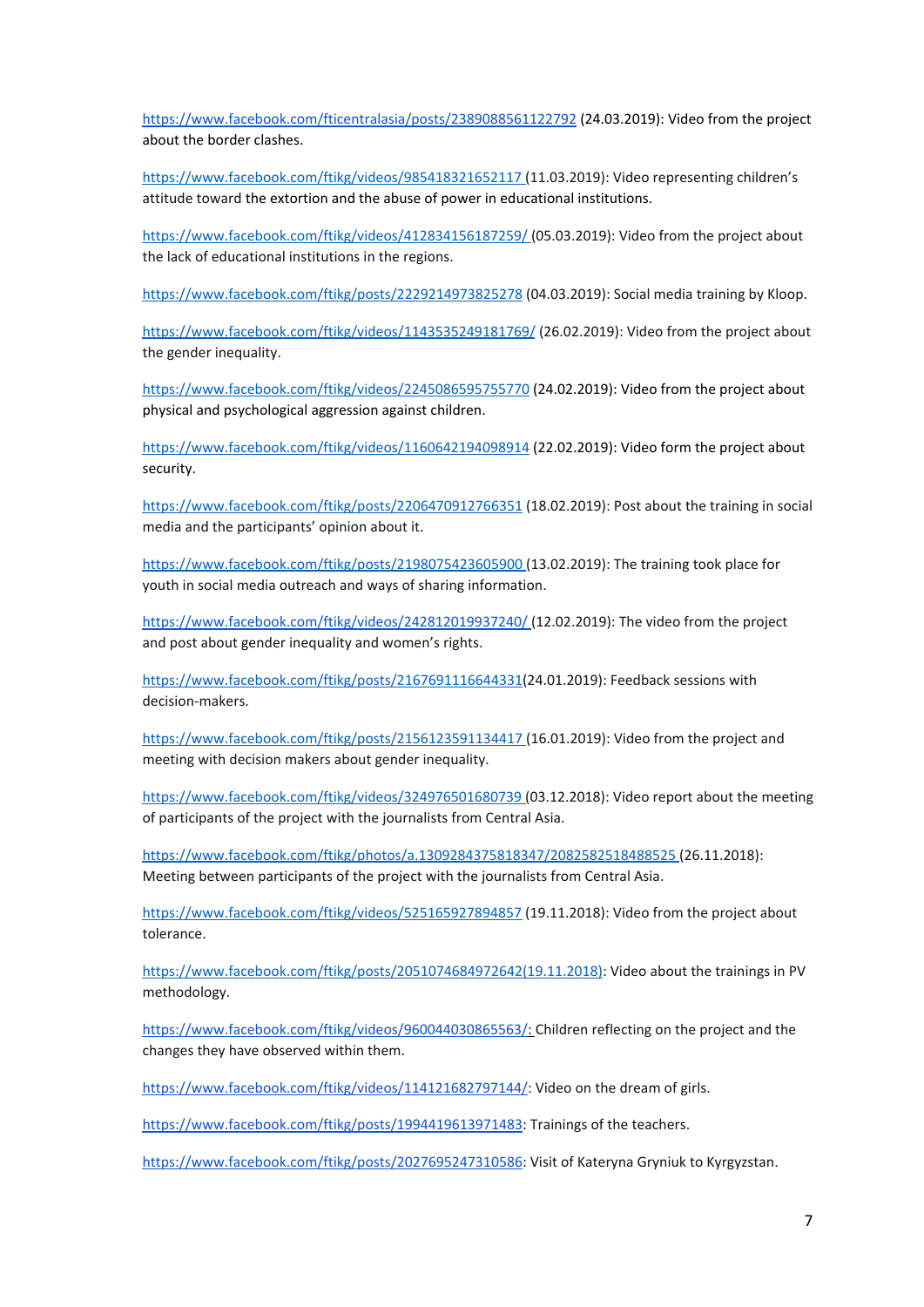<https://www.facebook.com/ftikg/videos/1913069048773207/>: Personal story of change from a student and a discussion on border issues.

<https://www.facebook.com/ftikg/videos/2176701585941480/>: Personal story of change from the student

<https://www.facebook.com/GPPAC/videos/10155792834953652/>: Personal story of a change in Melis Azimov.

<https://www.facebook.com/ftikg/posts/1856467651100014> : Trainings for the trainers on video editing.

<https://www.facebook.com/fticentralasia/posts/2100830336615284>: Personal story of change of a student in the Chui region.

<https://www.facebook.com/fticentralasia/posts/2113671018664549>: Pictures of the children in different stages of filming.

<https://www.facebook.com/ftikg/videos/1805870152826431/>: Presentation on the project to the children.

<https://www.facebook.com/ftikg/posts/1798866680193445>: Trainings on conflict analysis to the children.

<https://www.facebook.com/ftikg/posts/1793690150711098>: Link to the article written about the project.

<https://www.facebook.com/ftikg/posts/1763608393719274>: Update on the project: selection of the students.

<https://www.facebook.com/ftikg/posts/1764636056949841>: Trainings with the staff of FTI.

<https://www.facebook.com/ftikg/posts/1816830458397067> : Trainings on tolerance.

<https://www.facebook.com/ftikg/videos/1826679940745452/>: Video of the children discussing various ideas and then filming.

<https://www.facebook.com/ftikg/videos/1823703427709770/>: Instruction video on using the camera created by the children.

<https://www.facebook.com/ftikg/posts/1821775781235868>: Presentation of the project by FTI representatives.

<https://www.facebook.com/ftikg/posts/1812635992149847>: PV methodology in practice.

<https://www.facebook.com/ftikg/videos/1812666398813473/>: Opening ceremony in Osh region.

<https://www.facebook.com/ftikg/posts/1813982028681910> : Slogans and logos created by the children on the project.

<https://www.facebook.com/ftikg/posts/1827928737287239>: Post on the opening ceremonies in different regions.

<https://www.facebook.com/ftikg/posts/1828944187185694>: Children in the filming procedures.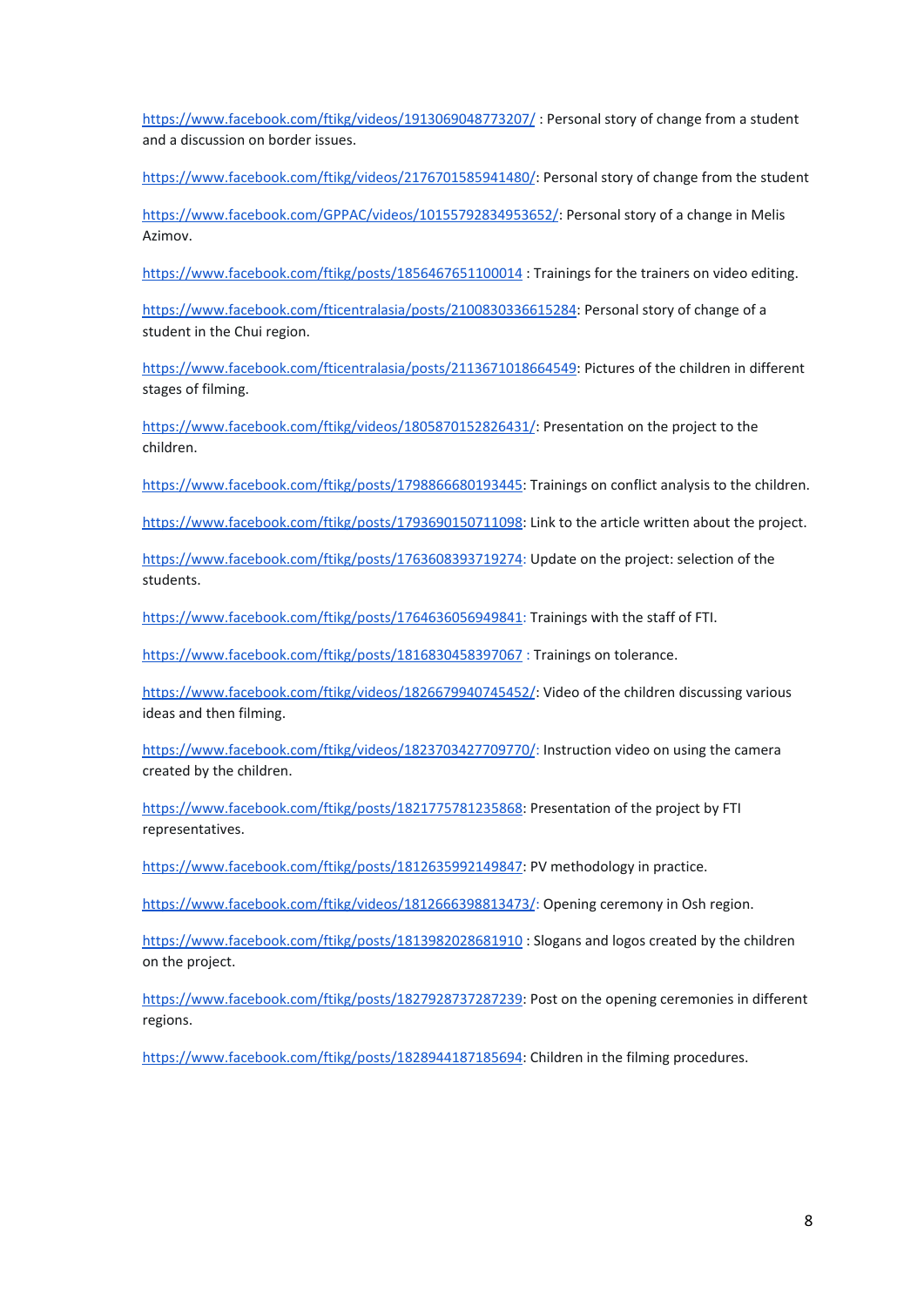# **2.3 FTI Twitter**

<https://twitter.com/FTIKG/status/1004299638487371777> : Students from the Jalal-Abad school talk about the project.

<https://twitter.com/FTIKG/status/1004253387125415938>: Students practice in the Jalal-Abad region.

<https://twitter.com/FTIKG/status/1003932599184699392>: Tweet to the Facebook post.

<https://twitter.com/FTIKG/status/1001743677172174848> : Link to the article on the project.

<https://twitter.com/FTIKG/status/1001732814696480768> : Tweet to the Facebook post.

<https://twitter.com/FTIKG/status/1001732462928687105>: Presentation of the project at Central Asian Forum.

<https://twitter.com/FTIKG/status/998902499993096192> : Creation of a logo and slogan by children.

<https://twitter.com/FTIKG/status/998448442593759232>: Link to a TV video report about the project.

<https://twitter.com/FTIKG/status/998438490676264960>: PV training for children.

## **2.4 FTI Instagram**

<https://www.instagram.com/p/Bwr8fPsHetv/> (25.04.2019) : The participants in Batken area, from border communities, met and discussed issues related to peace and tolerance, while also playing football and volleyball.

<https://www.instagram.com/p/BwWI6FoH4pB/> (17.04.2019): The process of making the second round of movies is coming to an end. The example of making gender related video.

<https://www.instagram.com/p/BwBeAr-nkyf/> (09.04.2019): The participants of the project bringing up social issues on the school meetings and local feedback sessions.

<https://www.instagram.com/p/BwBdkOmHVut/> (09.04.2019): Behind the scenes from making videos for the project.

<https://www.instagram.com/p/BuBEsgIH6h-/> (18.02.2019): Post about the training in social media and the participants' opinion about it.

[https://www.instagram.com/p/BtLDFfCH\\_MS/](https://www.instagram.com/p/BtLDFfCH_MS/) (28.01.2019): Feedback sessions with video discussions.

<https://www.instagram.com/p/Bt21Bc5HzsA/> (14.02.2019): The training took place for youth in social media outreach and ways of sharing information.

<https://www.instagram.com/p/BssRbmsHH18/> (16.01.2019): The video from the project about gender discrimination was shown to policy makers.

<https://www.instagram.com/p/BqrCn9hndR3/> (27.11.2018): Meeting of the project participants with journalists from Central Asia.

[https://www.instagram.com/p/BjrHCwAFyeT/:](https://www.instagram.com/p/BjrHCwAFyeT/) Children practicing filming.

[https://www.instagram.com/p/Bjo1G99lDJR/?taken-by=ftikg:](https://www.instagram.com/p/Bjo1G99lDJR/?taken-by=ftikg) The support of the Batken municipality towards the project.